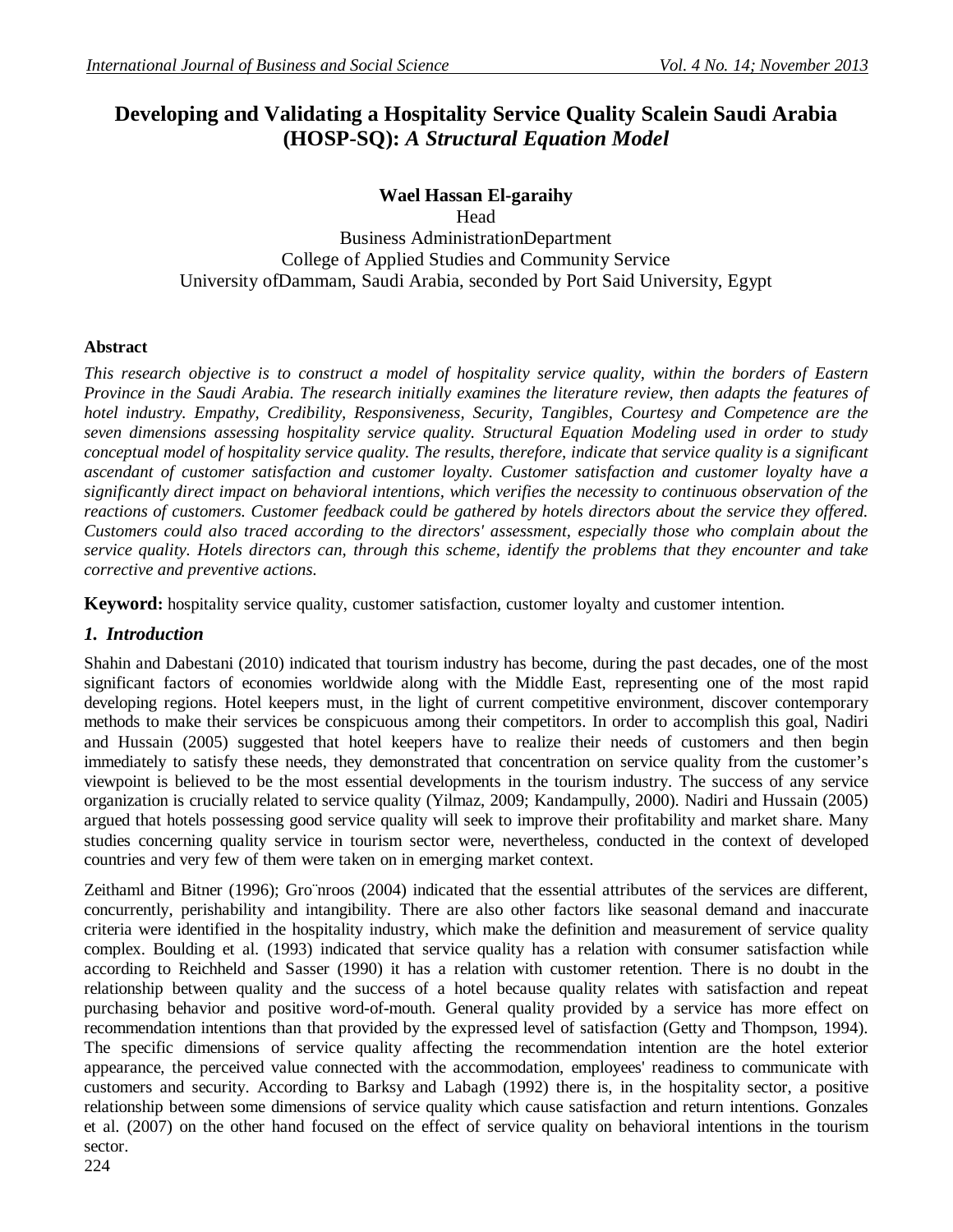Han et al. (2008), Gagnon and Roh (2008), and Wilkins et al. (2010) indicated that superior service quality enlarges customer satisfaction, customer loyalty, enhances customer retention, enhances profitability, and promotes sustainable competitive advantage. Customer satisfaction is regarded as affecting repurchasing intentions and attitudes that, in turn, influences an organization's future return and earnings. The issue of service quality and customer satisfaction, as a result of the direct association with profits, has become an important concern of the hospitality industries. Gilbert and Veloutsou (2006) indicated that majority of companies have to evaluate and enhance their service quality seeking to attract more customers. This study, therefore, seeks to achieve the goal of satisfy the need in the literature and provide empirical evidence about service quality dimensions in Saudi Arabia hotels. Its aim is also to examine the relationship of quality dimensions with customer satisfaction, customer loyalty and customer retention.

### *2. Literature Review*

### **2.1 Services Quality**

Swan and Comb (1976) are of the early authors that were concerned with the issues of measuring services quality and the factors of services quality. The service quality from their point of view has two basic factors: the material quality, and interactive quality during the interaction of the organization's staff with customers. In the same direction, Sasser, and Arbeit (1976) distinguished between three factors of service, which are the physical elements, facilities, and personnel. Lehtinen and Lehtinen (1982) added a fourth factor in the measurement of service quality, which is the organization quality. Gronroos (1984) also divided the quality factors into three major factors, which are technical quality, functional quality, and quality of the organization's image.

Parasuraman *et al* (1985) developed ten basic factors of quality, which determined the service quality according to customers' perception and expectations. In 1988, these researchers reduced the previous factors to only five to evaluate the aspects of the service: the tangibles, responsiveness, reliability, assurance, and empathy with the customers. Then, Gummesson (1990) specified the following basic elements to identify the customer's expectations for the service of administrative consulting: the experience of professional service providers, the quality of special services, proper diagnosis, how to implement the mandates, problem- solving, and implementation of solutions. In a subsequent study, Mary (1995) about improving the quality of the Underground service in Britain, the factors of quality were: regular routes continuously, cleanliness, efficiency of staff service, good treatment with the public, and easiness to buy a ticket.

Curry and Herbert (1998) reached that it could determine what are quality and its measurement at least through three main angles: customer quality scales, professional quality scale and management quality scales. Then, we found that Oh (1999) selected only an element of the perceived price, and eight elements of the perceptions of hotel equipment, while Dabholker, *et al* (2000) set three factors: trust, personal care, and comfort. As for both Broderick and Vachirapornpuk (2002), identified three factors: equipment service, customers' expectations, and the mental image of the service organization. There is also who determines the six factors to measure the e-Servicequality (Li, *et al.*, 2002), which are comfort, information quality, sympathy, assistance from the website, communication, and responsiveness. AL-dlaigan and Buttle (2002) varied in their four factors, which were the quality of the service system, the behavioral service quality, the accuracy of service transactions, and machine service. In the area of the quality of electronic services provided on the Internet, Van Riel, *et al.* (2003) identified five factors, which were the application interface, reliability, safety, responsiveness, and meeting the wishes of customers. In the same area, Kuo (2003) provided five factors according to their importance: advertising mail, customer service management, electronic quality, information security, and the design of Web site.

The model of automatic service quality in banks provided by AL-Hawari, et al. (2005) relied on five factors, which were ATMs, telephone banking, online bank, price, and the quality of products. In the same year, Gaunaris (2005) presented four factors of the quality of houses of development and construction of software for the computer. These factors were potential quality, the quality of physical processes, quality of programs, and quality of output. In the supply chain, Seth, *et al.* (2006) identified seven factors: reliability, credibility, efficiency, internal organizational communications, and flexibility of service, financial confidence, and service environment. Kaul (2007) presented five factors for measuring service quality in retail stores, included the natural aspects, reliability, personal interaction, problem solving and policies adopted. Many studies have adopted the SERVQUAL model in their attempts to measure the service quality.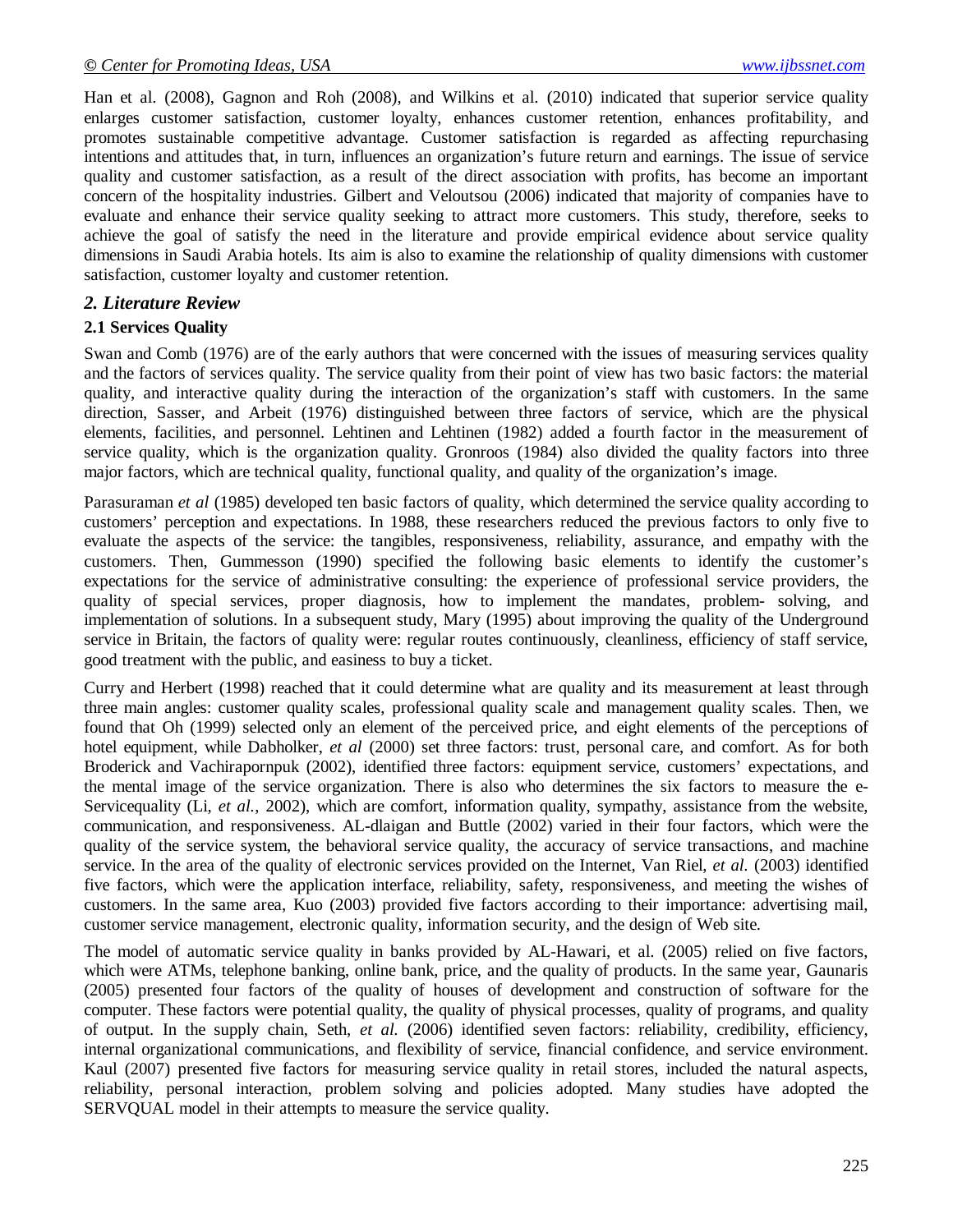Sargeant and Kaehler (1998) used the SERVQUAL model; and the analysis showed that demographic variables such as age and sex had a little impact on the satisfaction degree with the factors of service quality of health care in general, and patients who dealt with surgery sections were more satisfied with the level of service provided compared with other patients who were dealing with the other sections.

## **2.2 CustomerSatisfaction, loyalty and Purchase Intention**

Satisfaction means consumer feeling resulting from exposure to a specific purchase situation (Hunt, 1977).Many researchers tend to describe the service as a form of trend relatedto satisfaction, which results from the comparison between expectations and actual performance, Parasuraman, *et al.* (2006), Bolton and Drew (1991). Although the majority of researchers recognize that the current measurement of the consumer perceptions for the service quality is largely consistent with the idea of the disconfirmation model, they also recognize that the service quality and satisfaction are two different things and distinct Bolton and Drew (1991) and Zeithaml, et al (1990).

The results of some studies on the relationship between satisfaction and quality indicate that the expectations and perceptions of performance levels affect customer satisfaction directly; they also affect the satisfaction indirectly through the effects of the existence of disconfirmation between actual performance and expectations. (Liusar, *et al.,* 2001; Boshoff and Gray, 2004; Spring *et al.,* 2005).This contradiction in the results prompted researchers to exert more efforts in an attempt to put an end to this contradiction again. For example, the results of some studies indicated (Parasuraman, *et al.* 1988; Yu S, 2007; Scotti, *et al.,* 2007; Kim and Lough, 2007) that the presence of high levels of perception of the service quality led to a higher degree of consumer satisfaction, the same conclusion reached by Cronin and Taylor (1992).The service quality is considered one of the important inputs affecting the consumer satisfaction.

Customer loyalty is defined by Oliver (1999) as deep participation of customer, that is, a successive purchase of a superior product or service. Dick and Basu (1994) suggested that a customer who has loyalty to a specific product or service would not modify his/her own purchasing behavior in spite of the marketing efforts to impose substitute products or services.

## *3. Research Methodology*

## **3.1 Study Population**

The study was conducted in one of the most important sectors of the Saudi Arabia economy. It is the sector of hospitality services. Eastern province hotels were selected to represent this sector due to the size of their dealings, their branches spread across all provinces of the Kingdom, and having the largest number of dealers. As for the hotels selected in the service industry, they represented in 38 hotels working across the Eastern province, they containing excellent hotels and five stars to one star hotels. Our sample contain the customers of excellent, five stars and four stars only (26 hotels) because they achieve the highest market share or deal with the largest number of beneficiaries from the hospitality services at the time of the present study. The study population contained all the customers of the excellent, five stars and four stars of the Eastern province who dealt with hospitality services provided by those hotels.

The sample contained 500 respondents, the sample characteristics included the proportion of 19.8% respondents aged 25 to 34 years and 30% aged between 35 to 44 years and 33.6% aged between 45 to 54 years, while the remaining percentage were aged greater than 55 years. The sample included 55.8% of married respondents and the rest were unmarried. Relative to the level of education our sample included 58 percent of them hold a university degree, and 8.2% holders of degrees higher than the university degree, and the proportion of 17.4 % who received a high school diploma and the rest of the sample was who did not received a high school diploma. For members of the sample experiences in dealing with the hotels were 52% of them have dealt with the hotels for more than three times, and 29.2% treated with hotels only three times, while the rest of the sample was treated with hotels for less than three times. For hotels, there are 38 hotels in the Eastern Province of Saudi Arabia, and hotels have been identified from the (Premier League, only two hotels; five- stars, 13 hotels and four-star, 11 hotels) because it is the largest hotel in terms of market share, mass turnout, and the sample includes 42.8% of four-star hotels clients that equal 214 respondents, 45.6% of five-star hotels clients that equal 228 respondents and the rest were first class hotel.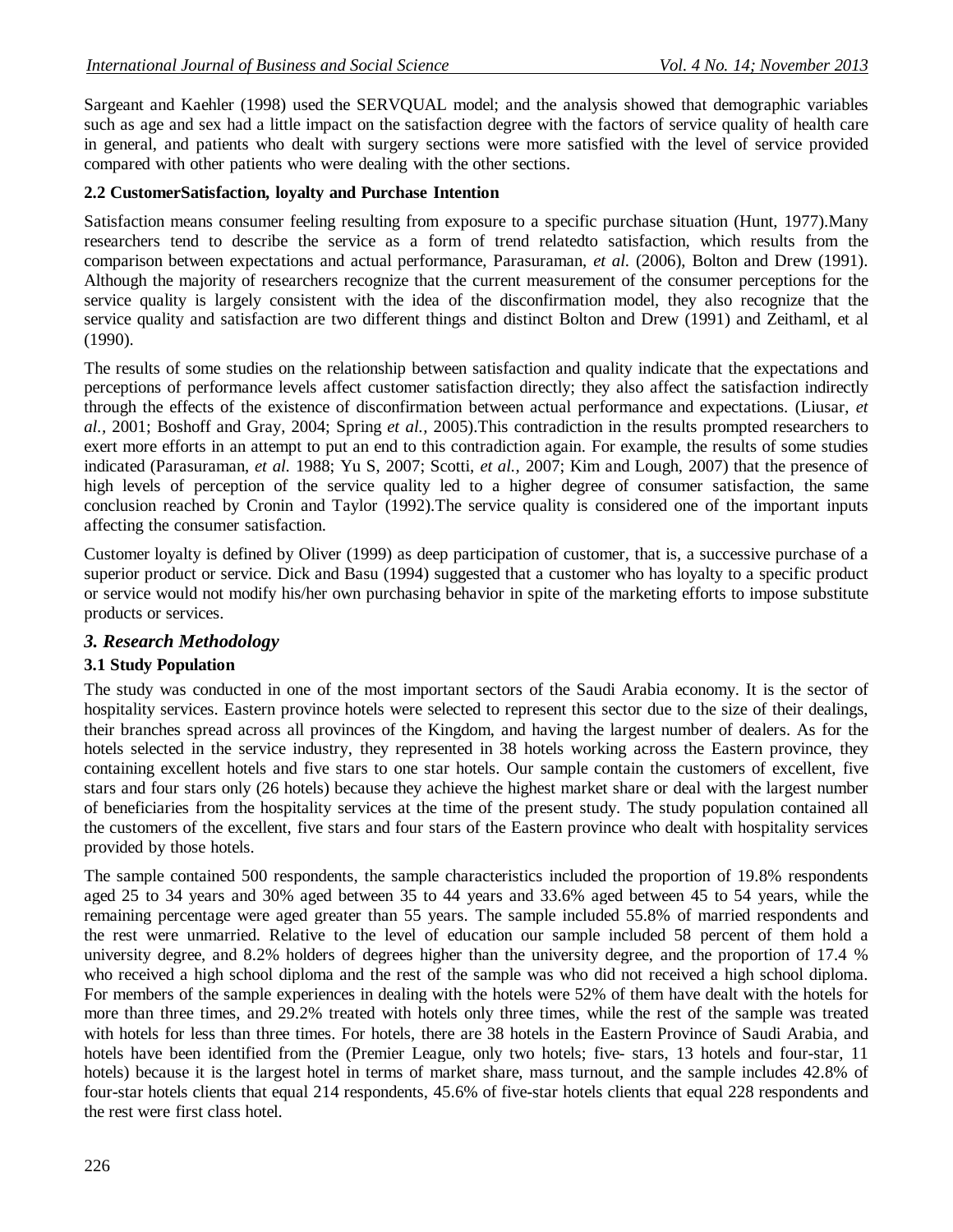#### **3.2Scale Generation Procedures**

To reach a quantitative, multifactor scale to assess the quality of hospitality services, the following steps and actions were relied on (Parasuraman, et al., 1988; Al-Hawari, et al., 2005):

#### **3.2.1 Developmentof Specific Scale Elements for Hospitality Service:**

Many studies have investigated the controversial topic of fixed tools for the assessment of service quality in hotels. Through comprehensive survey of the published studies in the field of assessing the quality of hospitality services indicates that all of the models have many dimensions. Nevertheless, Ekinci *et al.* (1998), Nadiri and Hussain (2005) demonstrated that the dimensional structure diversified from two dimensions to nine according to Juwaheer (2004). Various of these dimensions are alike to the service quality dimensions; for instance: "Tangibles" (Akbaba, 2006; Albacete-Saez *et al.,* 2007; Khan, 2003; Mei *et al.,* 1999; Nadiri and Hussain, 2005; Saleh and Ryan,1991); "Credibility" (Juwaheer, 2004; Khan, 2003; Mei *et al.,* 1999; Saleh and Ryan, 1991); "Responsiveness" (Khan, 2003; Saleh and Ryan, 1991); "Assurance" (Akbaba, 2006; Juwaheer, 2004; Khan, 2003; Saleh and Ryan, 1991); and "Empathy" (Albacete-Saez *et al.,* 2007; Juwaheer, 2004; Khan, 2003; Saleh and Ryan, 1991).

Other particular tools used for the assessment of hotel service quality have developed dimensions differing from those of SERVQUAL. This can be illustrated that different kinds of accommodations were studied. For instance, six dimensions were reported by Khan (2003). A study conducted by Albacete-Saez *et al.* (2007) to evaluate service quality in rustic accommodation and to identify seven dimensions that include compatible offers. Other researchers differentiated between technical quality and functional quality. It was also suggested that technical and functional quality considered as significant elements of perceived service quality (Schofield and Katics, 2006). Several researchers also suggested a conceptual model of service quality that has multiple levels. It was reported that service quality is a second order element that consists of three dimensions (physical product, service experience, and quality food and beverage) and seven sub-dimensions: quality employees, fashionable coziness, privacy, room quality, quick service, supplemented extras, and food and beverage quality.

This was followed by the development of a list of items measuring the quality of hospitality services through reviewing the items that represented many features of the previously identified factors of the quality of hospitality service, in order to form the initial items of the scale. This process resulted in 92 items. Each item was paraphrased in two statements, one to scale expectations, and the other to scale perceptions. Then, a set of preliminary interviews was done with managers of the Eastern province hotels. The list of items was submitted to them to get to know their opinions and suggestions for those items. The result of this procedure was the exclusion of 14 items from that list, to become 78items.Then, an initial structure of the survey was done using 78statements, with the use of Likert scale consisting of five points, and the range was *from strongly disagree (1)*, to *strongly agree (5)*, as a prelude to submit that list to the academics and professors, to make sure of the validity of the components of this survey. The list of the initial survey was submitted to four of the members of the faculty staff, the Faculty of Business Administration Department, College of Applied Studies and Community Service, University of Dammam, and discussed the items of this survey and the validity of its components to measure the quality of hospitality service with them. The result of this procedure was their proposal by deleting another 20 items from the list of the survey which was presented to them. Thus, the final format the survey consisting of 58items only.

#### **3.2.2 DataCollection and Scale Development (First Experiment):**

Data were collected from the customers of the Eastern province hotels, using the instrument consisting of 58 items. Such data were compiled from a sample of 500 customers of such hotels. It was taken into account in that the sample to represent the 26 hotels. The size of the sample was chosen based on Churchill, *et al.,* (1974); Parasuraman, *et al.,* (1988). Then, the tool of scale was refined and the refinement process here was done through calculating correlation coefficients of alpha for each of the factors, (Cronbach, 1951), and this step was based on what came in (Charchill, 1979). Data used to calculate the correlation coefficients of alpha was in the form of differences, through the equation (quality = perceptions – expectations). The value of the coefficient of alpha ranged between 0.542 for credibility, to 0.921for the Service performance, for the ten factors proposed, which called for the need to delete certain items of some factors.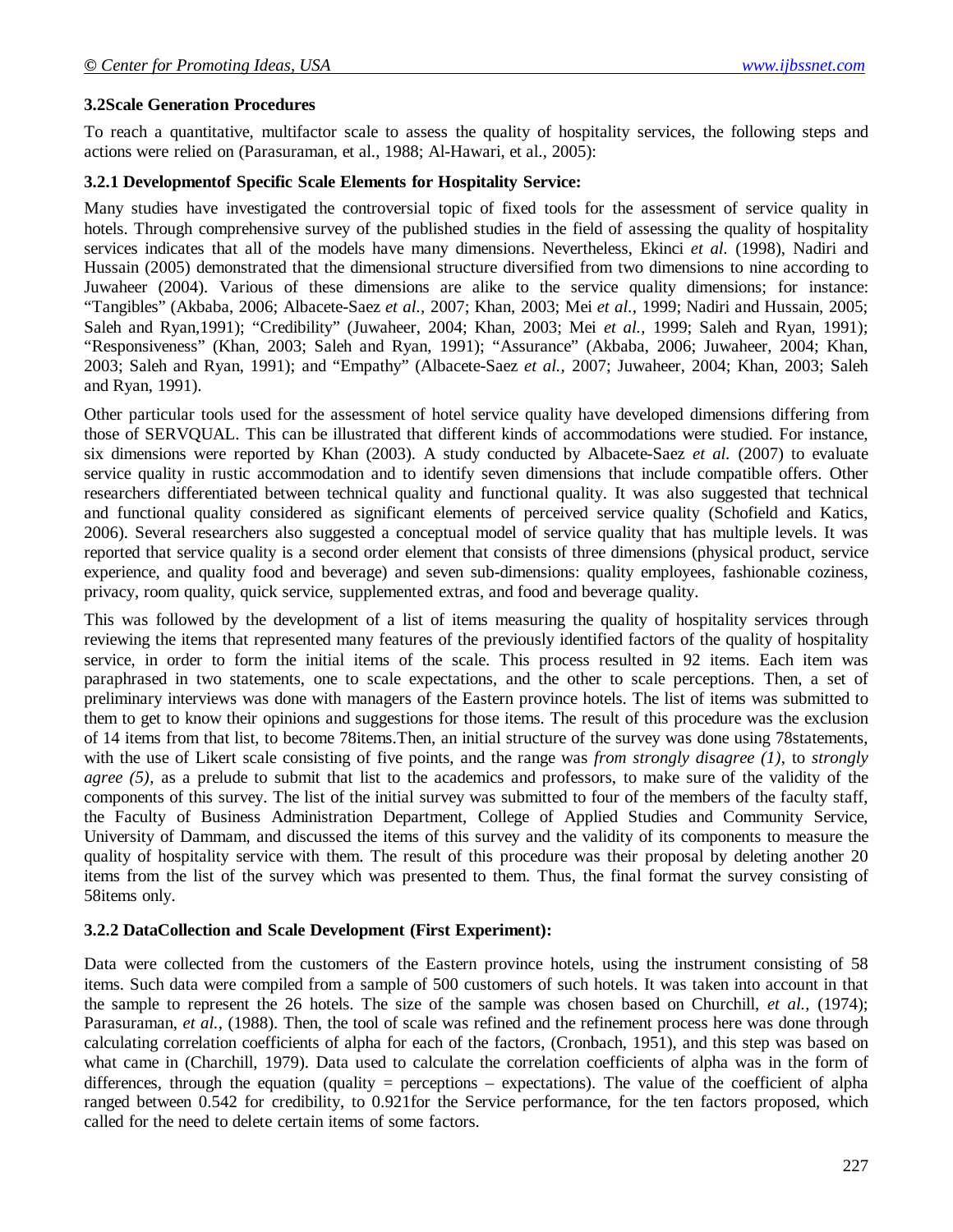Through the table Total-Item Statistics, specifically, the column of Cronbach's alpha if an item deleted, the coefficient of alpha recalculated for each factor more than once, and every time test of self-correlation was done to total correlation again, which led to another processes of deletion, resulting in the improvement of value of the coefficient of alpha for the different factors. Repeating this process many times and repeating the calculation of the coefficient of alpha yet, with the deletion of items, resulted in an initial instrument of scale consisting of 51 items with alpha coefficients ranging from 0.542 to 0.921 of the ten factors. After the process of calculating alpha coefficients, for the different factors, was done, the factor analysis was used for differences in the values of the 51 items remained in the scale.

To determine the internal correlations among these factors the method resulted in a matrix of factor loadings is used, which can be interpreted easily. In any case, there were some elements that still had high loadings with more than one factor, so it was necessary to delete those items, they were five items. There also were some items having a very weak loading (less than 0.5) on their factors, which necessitated furthermore delete these items, they were four items. By deleting those items from the matrix loadings, we found that some factors became meaningless, which led that those factors had correlations equal to zero or close to zero with the remained items, which led to a reduction in these factors to eight, which already set to measure the quality of hospitality services, the eight factors containing 42 items  $(42 = 51-9)$ . In addition, the loadings resulted demonstrated the need to load some items on factors other than that identified in advance. This is what showed the need to recalculate the coefficients of alpha for each factor and determine the correlation for each item to total correlation, and also the need to re-examine the factor structure reached, with repeating the number of times, which enabled reaching an instrument consisting of 27 components after deleting another 15 items with the existence of seven factors, including those 27 items. The mean correlation among these seven factors extracted based on the oblique rotation method, is 0.67 and this correlation is considered average for the high loadings of the factors reached. The value of alpha correlation coefficients was high.

## **3.2.3 Scale Refinement**

The scale became seven factors, involving 27 items. To make sure of the strength of the current structure, the factor analysis must be repeated for the seven factors, and the 27 items loaded on them to make sure of the strength of the internal consistency of the scale. In this step, the results of this analysis were consistent with what we have achieved in the last step, that is, the factor analysis did not result in any new deletion of the factors or items and became the final format of these factors and items.

(Table 1), shows the results of factor analysis and the degree of loading of each item on the factor specified for it and the Results Summary of the Scale Alpha Coefficients Analysis. See Appendix A.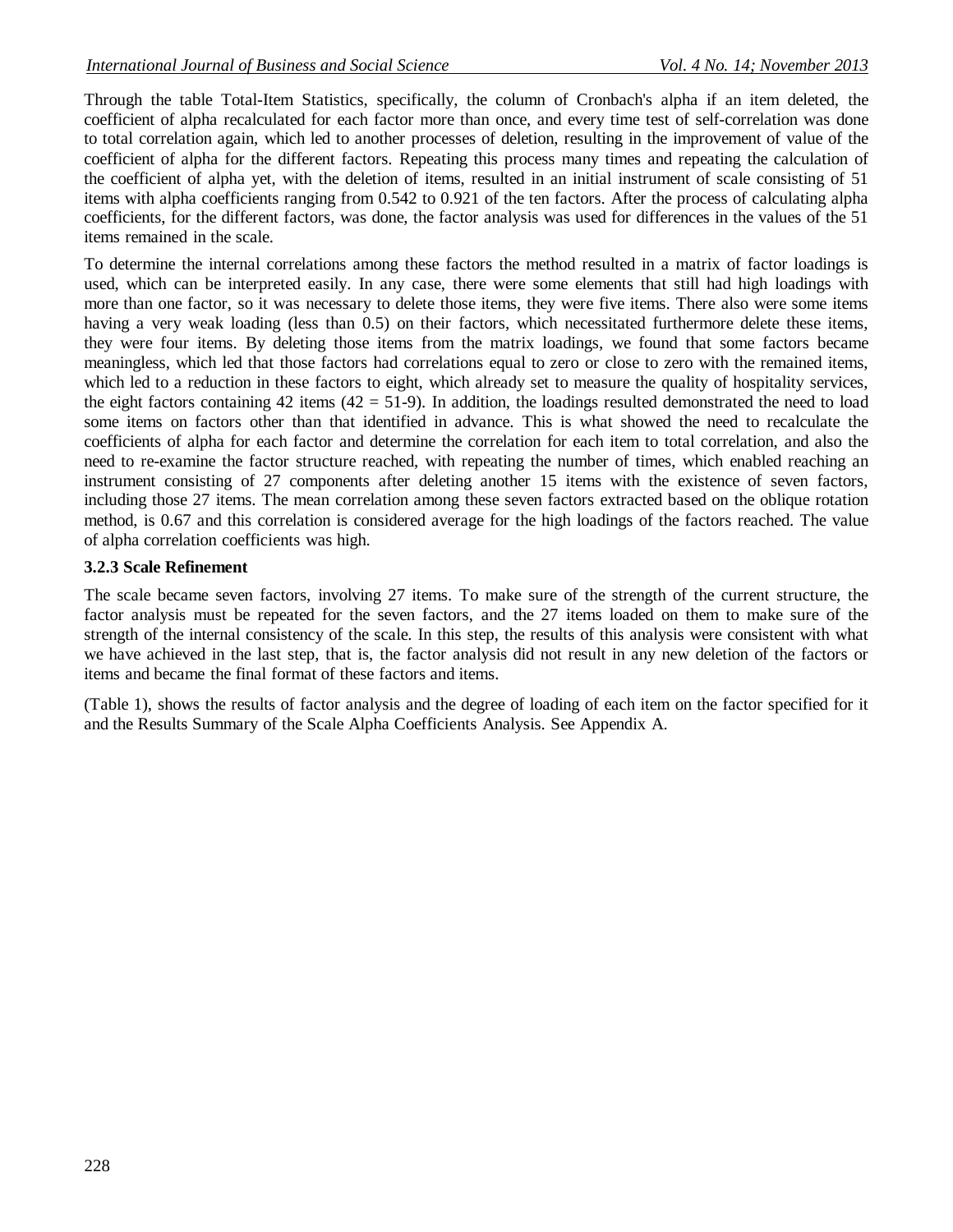|                                                 | Factors                               | Items   | <i>Items</i>   |       | average variance | St.,  | Dimension                        | Alpha |
|-------------------------------------------------|---------------------------------------|---------|----------------|-------|------------------|-------|----------------------------------|-------|
| Items                                           |                                       | loading | no.,           |       |                  |       | deviation importance coefficient |       |
| <b>Credibility</b>                              |                                       |         | 7              | 5.864 | 62.961           | 7.935 | $\overline{c}$                   | 0.916 |
| Cred <sub>1</sub>                               |                                       | 0.856   |                |       |                  |       |                                  |       |
| Cred $_6$                                       |                                       | 0.790   |                |       |                  |       |                                  |       |
| Cred <sub>3</sub>                               |                                       | 0.780   |                |       |                  |       |                                  |       |
| Cred <sub>5</sub>                               |                                       | 0.755   |                |       |                  |       |                                  |       |
| Cred <sub>4</sub>                               |                                       | 0.720   |                |       |                  |       |                                  |       |
| Cred <sub>7</sub>                               |                                       | 0.627   |                |       |                  |       |                                  |       |
| $Cred_8$                                        |                                       | 0.578   |                |       |                  |       |                                  |       |
| <b>Empathy</b>                                  |                                       |         | $\overline{4}$ | 6.204 | 27.312           | 5.226 | 1                                | 0.872 |
| $Emp_1$                                         |                                       | 0.963   |                |       |                  |       |                                  |       |
| Emp <sub>3</sub>                                |                                       | 0.843   |                |       |                  |       |                                  |       |
| $Emp_2$                                         |                                       | 0.810   |                |       |                  |       |                                  |       |
| Emp <sub>4</sub>                                |                                       | 0.649   |                |       |                  |       |                                  |       |
| Competence                                      |                                       |         | $\mathfrak{Z}$ | 1.160 | 17.846           | 4.224 | 7                                | 0.842 |
| Comp <sub>1</sub>                               |                                       | 0.921   |                |       |                  |       |                                  |       |
| Comp $_2$                                       |                                       | 0.817   |                |       |                  |       |                                  |       |
| Comp <sub>3</sub>                               |                                       | 0.766   |                |       |                  |       |                                  |       |
| <b>Tangibles</b>                                |                                       |         | 5              | 3.088 | 18.016           | 4.245 | 5                                | 0.836 |
| tang <sub>1</sub>                               |                                       | 0.776   |                |       |                  |       |                                  |       |
| tang <sub>3</sub>                               |                                       | 0.760   |                |       |                  |       |                                  |       |
| tang <sub>6</sub>                               |                                       | 0.721   |                |       |                  |       |                                  |       |
| tang <sub>4</sub>                               |                                       | 0.682   |                |       |                  |       |                                  |       |
| tang <sub>5</sub>                               |                                       | 0.670   |                |       |                  |       |                                  |       |
| <b>Security</b>                                 |                                       |         | $\mathfrak{Z}$ | 4.008 | 6.867            | 2.621 | $\overline{4}$                   | 0.848 |
| Secu $_1$                                       |                                       | 0.948   |                |       |                  |       |                                  |       |
| Secu $_4$                                       |                                       | 0.863   |                |       |                  |       |                                  |       |
| Secu $2$                                        |                                       | 0.720   |                |       |                  |       |                                  |       |
| <b>Responsiveness</b>                           |                                       |         | $\mathfrak{Z}$ | 4.252 | 4.627            | 3.103 | $\mathfrak{Z}$                   | 0.886 |
| Resp <sub>2</sub>                               |                                       | 0.896   |                |       |                  |       |                                  |       |
| $Resp_1$                                        |                                       | 0.876   |                |       |                  |       |                                  |       |
| Resp <sub>4</sub>                               |                                       | 0.704   |                |       |                  |       |                                  |       |
| <b>Courtesy</b>                                 |                                       |         | $\overline{c}$ | 2.828 | 5.982            | 2.449 | 6                                | 0.811 |
| Cour <sub>3</sub>                               |                                       | 0.833   |                |       |                  |       |                                  |       |
| $\text{Cour}_4$                                 |                                       | 0.812   |                |       |                  |       |                                  |       |
|                                                 | Overall model Cronbach alpha = 0.951. |         |                |       |                  |       |                                  |       |
| Percentage of explained variation = $84.64\%$ . |                                       |         |                |       |                  |       |                                  |       |

**Table (1) Test Sample Factor Analysis Results (500 items)**

The test of alpha coefficient for each of the seven factors was performed, which confirmed the strength of internal consistency of the scale and consistency in measurement. The results demonstrated that there was no need to delete any item of the seven factors, and therefore, we reached the final structure of the scale consisting of seven factors and twenty-seven items. Table (1) shows the analysis results summary of alpha correlation coefficients, and the value of alpha coefficient for each factor. It is clear from the table that the scale is characterized by strength and internal consistency of the structure, consisting of seven factors, where the value of alpha ranged from 0.811 to 0.916, very high values confirming the consistency of the scale. The table also shows the mean and standard deviation for each factor.

### **3.2.4 Scale Validity Evaluation**

The assessment of the validity of the structure / content of the scale in terms of descriptive (qualitative) and quantitative aspects is crucial to the scale. It contains testing two main factors: Theoretical validityand Construct Validity. Procedures adopted to develop this scale (the theoretical study, previous studies, and personal interviews) meet these two requirements. Therefore, we can consider that the proposed scale has an appropriate and sufficient amount of the validity of the components. Then the validity of this scale was evaluated experimentally through the test of the validity of convergence.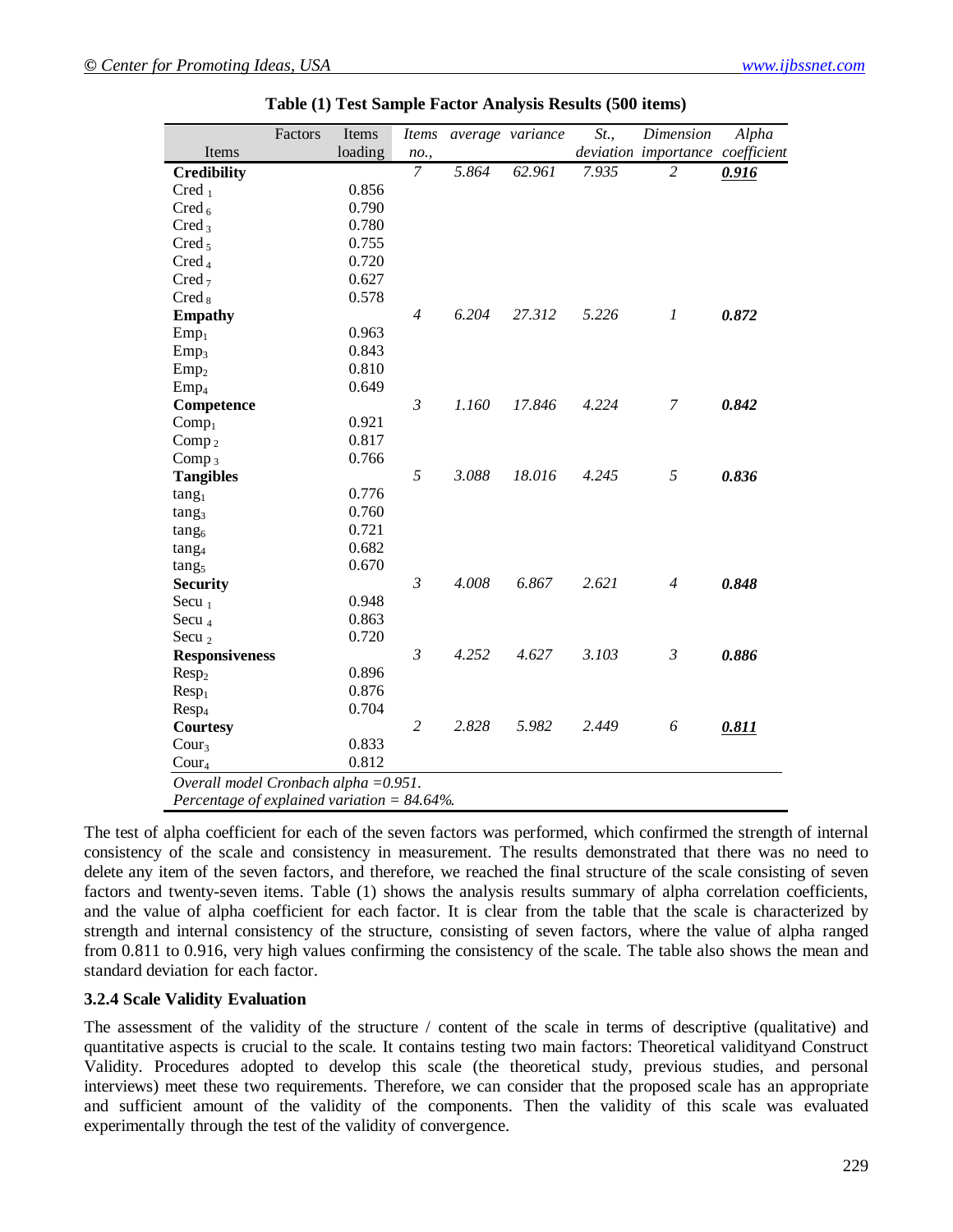In order to measure customer response, they were asked about their degree of their satisfaction of the hotel, the degree of their loyalty with the hotel and also their purchase intention. The respondents in the second stage of the process of data collection arranged the level of their satisfaction, the level of their loyalty and their intentions of purchasing, by selecting one of five different categories ( ranged from high  $= 5$  to low  $= 1$ ). This relationship between the responses to the three questions and the values of the scale proposed were tested using correlation analysis, which was done through several steps. The correlation between each factor of the scale and other factors was measured, then, measuring correlation between all factors of the scale as dependent variables and the responses of respondents on the three questions separately, as it was the independent variable.

Table (2) shows the total correlation matrix of the scale factors, and responses to the questions mentioned.

|              | factors             | <b>RESP</b> | COUR  | COMP  | TANG  | <b>SEC</b>   | <b>EMP</b> | CRED  | Satisfaction<br>Customer | Customer<br>Loyalty | Purchase<br>Intention |
|--------------|---------------------|-------------|-------|-------|-------|--------------|------------|-------|--------------------------|---------------------|-----------------------|
|              | Pearson correlation | 1           | 0.274 | 0.397 | 0.470 | 0.531        | 0.611      | 0.601 | 0.211                    | 0.541               | 0.204                 |
| <b>RESP</b>  | Significance levels |             | 0.000 | 0.000 | 0.000 | 0.000        | 0.011      | 0.000 | 0.021                    | 0.000               | 0.000                 |
| <b>COUR</b>  | Pearson correlation | 0.274       | 1     | 0.477 | 0.303 | 0.213        | 0.196      | 0.378 | 0.505                    | 0.645               | 0.206                 |
|              | Significance levels | 0.000       |       | 0.000 | 0.046 | 0.001        | 0.002      | 0.000 | 0.000                    | 0.000               | 0.029                 |
| <b>COMP</b>  | Pearson correlation | 0.397       | 0.477 | 1     | 0.263 | 0.271        | 0.311      | 0.276 | 0.331                    | 0.454               | 0.601                 |
|              | Significance levels | 0.000       | 0.000 |       | 0.000 | 0.037        | 0.041      | 0.000 | 0.021                    | 0.000               | 0.000                 |
| <b>TANG</b>  | Pearson correlation | 0.470       | 0.303 | 0.263 | 1     | 0.217        | 0.250      | 0.273 | 0.401                    | 0.895               | 0.405                 |
|              | Significance levels | 0.000       | 0.046 | 0.000 |       | 0.001        | 0.016      | 0.000 | 0.000                    | 0.000               | 0.000                 |
| <b>SEC</b>   | Pearson correlation | 0.531       | 0.213 | 0.271 | 0.217 | $\mathcal I$ | 0.354      | 0.256 | 0.350                    | 0.659               | 0.206                 |
|              | Significance levels | 0.000       | 0.001 | 0.037 | 0.001 |              | 0.000      | 0.000 | 0.000                    | 0.000               | 0.044                 |
| <b>EMP</b>   | Pearson correlation | 0.611       | 0.196 | 0.311 | 0.250 | 0.354        | 1          | 0.299 | 0.450                    | 0.508               | 0.204                 |
|              | Significance levels | 0.000       | 0.002 | 0.041 | 0.016 | 0.000        |            | 0.000 | 0.000                    | 0.000               | 0.021                 |
| <b>CRED</b>  | Pearson correlation | 0.601       | 0.378 | 0.276 | 0.273 | 0.256        | 0.299      | 1     | 0.281                    | 0.638               | 0.309                 |
|              | Significance levels | 0.000       | 0.000 | 0.000 | 0.000 | 0.000        | 0.000      |       | 0.037                    | 0.000               | 0.000                 |
| Customer     | Pearson correlation | 0.211       | 0.505 | 0.331 | 0.401 | 0.350        | 0.450      | 0.281 | 1                        | 0.721               | 0.511                 |
| satisfaction | Significance levels | 0.021       | 0.000 | 0.021 | 0.000 | 0.000        | 0.000      | 0.037 |                          | 0.000               | 0.000                 |
| Customer     | Pearson correlation | 0.541       | 0.645 | 0.454 | 0.895 | 0.659        | 0.508      | 0.638 | 0.721                    |                     | 0.301                 |
| Loyalty      | Significance levels | 0.000       | 0.000 | 0.000 | 0.000 | 0.000        | 0.000      | 0.000 | 0.000                    |                     | 0.000                 |
| Purchase     | Pearson correlation | 0.204       | 0.206 | 0.601 | 0.405 | 0.206        | 0.204      | 0.309 | 0.511                    | 0.301               | 1                     |
| intention    | Significance levels | 0.031       | 0.029 | 0.000 | 0.000 | 0.044        | 0.021      | 0.000 | 0.000                    | 0.000               |                       |

### **Table (2) Correlation Matrix of the Scale and Customer Responses**

*Parameters significant at p‹0.01 (two tailed test).* **Parameters significant at p‹0.05 (two tailed test).**

The correlation between all the items on the scale and these responses are significant at levels 0.01 and 0.05, which confirms the validity of this scale (the validity of convergence) to measure what it was developed for. In spite of the high level achieved by the scale proposed of consistency, confidence and the degree of reliability, as well as the scale was characterized by the validity, whether the validity of the content or validity of convergence. It was our desire to achieve the highest degree of consistency, reliability and validity of our scale proposed, in the next section tests of consistency, reliability and validity of the scale proposed will be done, depending on the structural equation modeling using the (AMOS.16).

## *4. The Application of Structural Equation Modeling (Second Experiment):*

## **4.1 Proposed Causal Relationships Model:**

Another survey was conducted for the customers of the hotels of eastern province, Saudi Arabia for the application of the scale proposed to measure the quality of hospitality services in these hotels. The sample drawn from the population this time was composed of 300 items, evenly distributed to the customers of the same 26 hotels that mentioned earlier.

Data were collected from the lists used, and those data are converted to AMOS 16.0 used in the analysis, to conduct the statistical analysis depending on that sample.

Figure (1) shows the proposed diagram and paths of relationships assumed based on the results of the previous section, and also depending on studies published in this field.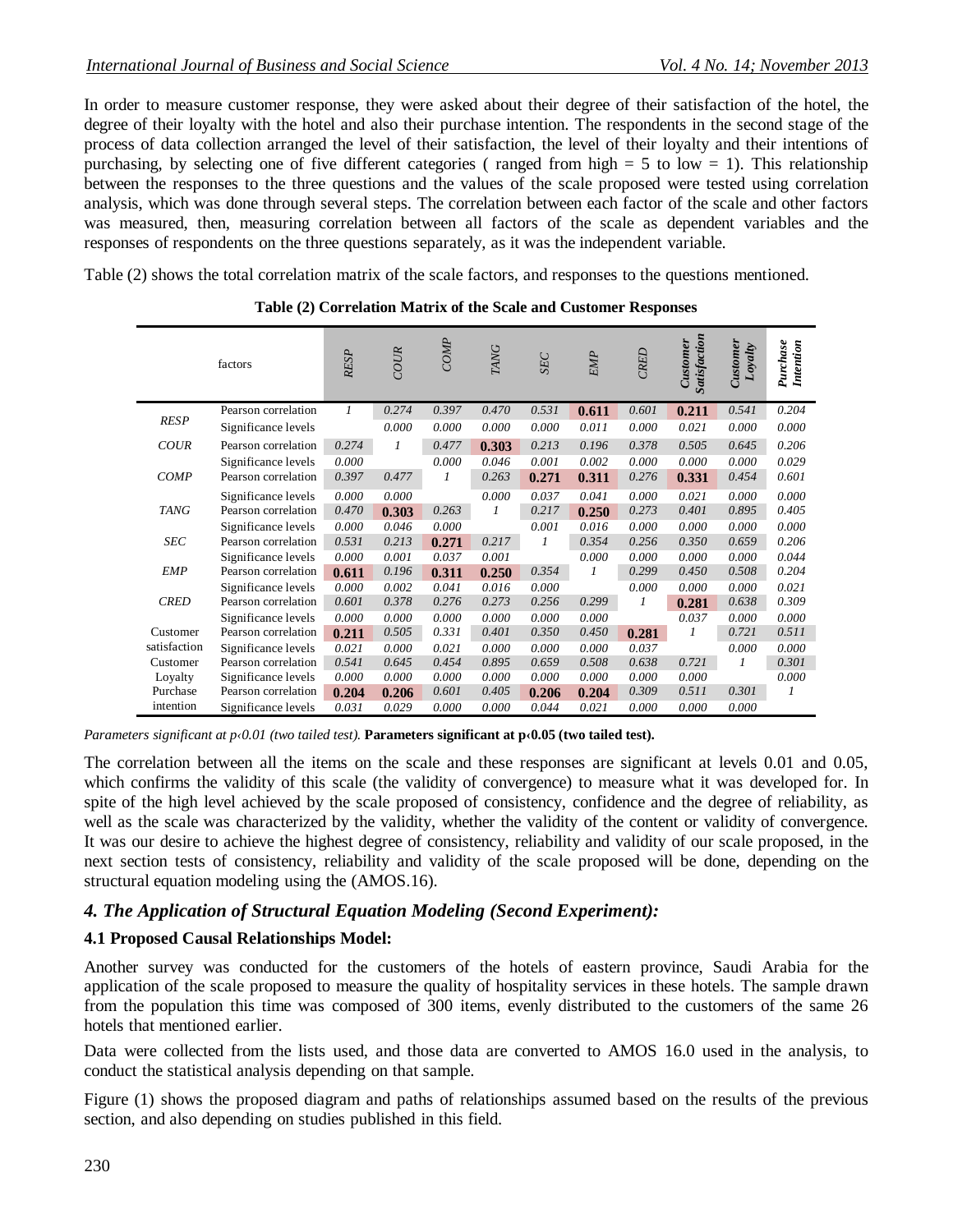

**Figure (1) Causal Relationships Model**

## *4.2 Formulating Causal Relationships Hypotheses:*

Table (3) shows the various hypotheses formulated by the researcher, and the previous studies that support our point of view.

| Paths                            | <b>Hypotheses</b>                                                  | Literature                                         |
|----------------------------------|--------------------------------------------------------------------|----------------------------------------------------|
| Credibility $\leftarrow$ service | The Hotel characterized by the Credibility would                   | (Al Khattab and Aldehayyat, 2011;Qin H., and       |
| quality                          | affect the level of customer's perceived quality.                  | Prybutok, 2009;Ladhari, 2011)                      |
| Empathy← service                 | Empathy of Hotel's management and its staff                        | (Parasuraman, et al., 1988; Al Khattab and         |
| quality                          | with its customers would affect the level of                       | Aldehayyat, 2011; Qin H., and Prybutok, 2009)      |
|                                  | customer's perceived quality.                                      |                                                    |
| Security← service                | Feelings of safety and security of the Hotel's                     | (Yang, et al, 2004; Qin H., and Prybutok, 2009; Al |
| quality                          | customers in their dealings with the Hotel would                   | Khattab and Aldehayyat, 2011)                      |
|                                  | affect the level of customer's perceived quality.                  |                                                    |
| Tangibles← service               | The physical and tangible aspects of the Hotel                     | (Parasuraman, et al., 1988; Ladhari, 2011          |
| quality                          | would affect the level of customer's perceived                     | ; Qin H., and Prybutok, 2009; Al Khattab and       |
|                                  | quality.                                                           | Aldehayyat, 2011;Salazar and Costa, 2010)          |
| Competence $\leftarrow$ service  | The Hotel characterized by Competence would                        | (Yang, et al, 2004; Cronin, and Taylor,            |
| quality                          | affect the level of customer's perceived quality.                  | 1992; Ming & Ing, 2005; Tien, et al., 2006)        |
| Responsiveness←                  | The speed of response of the Hotel's management                    | (Parasuraman, et al., 1988; Avkiran, 1994; Al      |
| service quality                  | and its staff to the wishes of customers would                     | Khattab and Aldehayyat, 2011, Ladhari, 2011)       |
|                                  | affect the level of customer's perceived quality.                  |                                                    |
| Courtesy $\leftarrow$ service    | The behavior of Hotel employees with customers                     | (Gerrard and Cunningham, 2001; Tien et al.,        |
| quality                          | would effect on the perceived service quality by<br>the customers. | 2006; Ladhari R., 2011)                            |
| Customer loyalty $\leftarrow$    | The level of perceived service would affect the                    | (Cronin, and Taylor, 1992; Ming& Ing, 2005; Tien   |
| service quality                  | Customer loyalty by the customers.                                 | et al., 2006;Bloemer, 1999;Andreassen and          |
|                                  |                                                                    | Lindestad, 1998)                                   |
| Customer satisfaction←           | The level of perceived service quality would                       | (Cronin, and Taylor, 1992; Ming& Ing, 2005;        |
| service quality                  | affect the level of customer's satisfaction.                       | Jacob and Kai, 2007; Phillip, et al, 2003; Tien et |
|                                  |                                                                    | al., 2006; Qin H., and Prybutok, 2009)             |
| Purchase intention $\leftarrow$  | The perceived service quality Affect the                           | (Cronin, and Taylor, 1992; Ming & Ing, 2005; Qin   |
| service quality                  | purchasing intention of the customers.                             | H., and Prybutok, 2009; Salazar and Costa, 2010)   |
| Purchase intention←              | The level of Customer loyalty by customers                         | (Cronin, and Taylor, 1992; Ming& Ing, 2005         |
| Customer loyalty                 | would affect the customer's purchase intention                     | ;Jackie, 2004;Juan, et al, 2001, Leung, 1998,      |
|                                  | with the Hotel.                                                    | Keiningham et al., 2007, Hellier et al., 2003)     |
| Purchase intention←              | The customer's satisfaction would affect their                     | (Kim and Lough, 2007; Jackie, 2004; Yi et al.,     |
| <b>Customer</b> satisfaction     | purchasing intention with the Hotel.                               | 2004; Cronin Jr et al., 2000, Keiningham et al.,   |
|                                  |                                                                    | 2007, Hellier et al., 2003)                        |
| Customer loyalty $\leftarrow$    | The level of customer satisfaction would affect                    | (Tien et al., 2006; Luarn & Lin, 2003;             |
| <b>Customer</b> satisfaction     | their Customer loyalty.                                            | Kandampully and Suhartanto, 2000, 2003, Bowen      |
|                                  |                                                                    | and Chen, 2001, Anderson and Srinivasan, 2003,     |
|                                  |                                                                    | Chandrashekaran et al, 2007, Keiningham et al.,    |
|                                  |                                                                    | 2007, Hellier et al., 2003)                        |

**Table (3) Paths and Hypotheses oftheConceptual Model**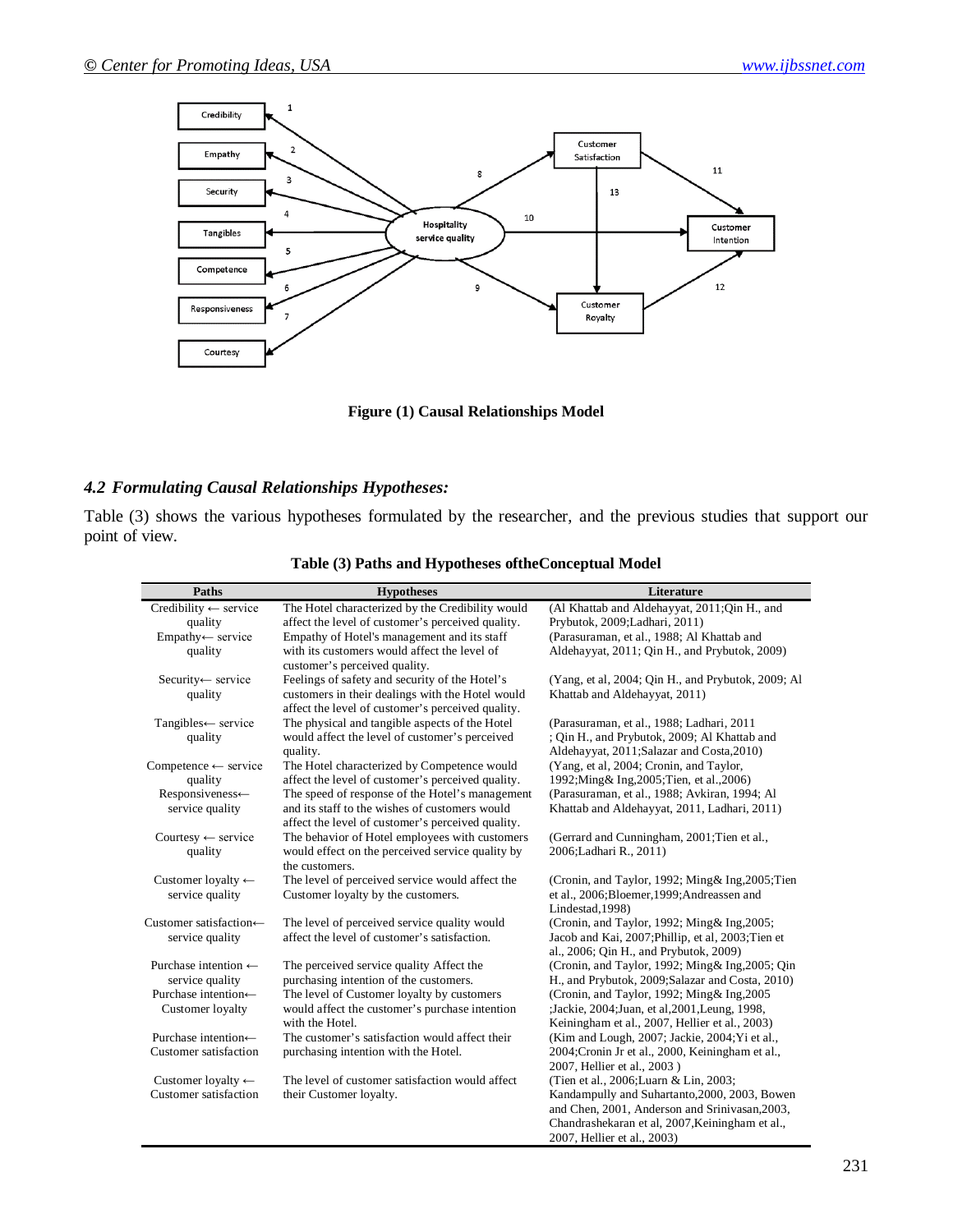### *4.3 Validity Factors Tests of the Proposed Model:*

The validity of all factors of the model measuring the quality of hospitality services was tested, before the validity of the model as a whole was measured, by testing the validity of each of the seven factors separately. This was done with all the seven factors, and the results of this procedure are as illustrated in Table (4) as follows:

|  |  |  | <b>Table (4) Factors Validity Results</b> |  |
|--|--|--|-------------------------------------------|--|
|--|--|--|-------------------------------------------|--|

|                                    | Paths | Regression<br>Coefficient | $R^2$ | C R    | $\mathbf{P}$ | (S.E.) |
|------------------------------------|-------|---------------------------|-------|--------|--------------|--------|
| Credibility                        |       |                           |       |        |              |        |
| Cred8← Credibility                 |       | 0.67                      | 0.54  | 8.320  | 0.000        | 0.095  |
| $Cred 7 \leftarrow Credibility$    |       | 0.83                      | 0.69  | 19.031 | 0.000        | 0.071  |
| Cred $6 \leftarrow$ Credibility    |       | 0.77                      | 0.59  | 16.156 | 0.000        | 0.087  |
| $Cred 5 \leftarrow Credibility$    |       | 0.81                      | 0.65  | 17.747 | 0.000        | 0.051  |
| $Cred 4 \leftarrow Credibility$    |       | 0.86                      | 0.74  | 20.307 | 0.000        | 0.064  |
| $Cred 3 \leftarrow Credibility$    |       | 0.91                      | 0.83  | 23.627 | 0.000        | 0.059  |
| $Cred \, 1 \leftarrow$ Credibility |       | 0.83                      | 0.68  | 8.189  | 0.000        | 0.077  |
| Empathy                            |       |                           |       |        |              |        |
| $Emp3 \leftarrow Empathy$          |       | 0.68                      | 0.56  | 11.918 | 0.000        | 0.085  |
| $Emp4 \leftarrow Empathy$          |       | 0.56                      | 0.52  | 9.570  | 0.000        | 0.087  |
| $Emp2 \leftarrow Empathv$          |       | 0.85                      | 0.73  | 16.343 | 0.000        | 0.084  |
| $Emp1 \leftarrow Empathy$          |       | 1.00                      | 1.00  | 21.020 | 0.000        | 0.074  |
| Security                           |       |                           |       |        |              |        |
| $SEC4 \leftarrow Security$         |       | 0.82                      | 0.67  | 14.786 | 0.000        | 0.077  |
| $SECI \leftarrow Security$         |       | 1.00                      | 1.00  | 19.660 | 0.000        | 0.074  |
| $SEC2 \leftarrow Security$         |       | 0.81                      | 0.65  | 17.385 | 0.000        | 0.044  |
| Tangibles                          |       |                           |       |        |              |        |
| $TANG5 \leftarrow Tangibles$       |       | 0.78                      | 0.60  | 13.599 | 0.000        | 0.082  |
| $TANGI \leftarrow Tangibles$       |       | 0.79                      | 0.63  | 16.362 | 0.000        | 0.049  |
| $TANG6 \leftarrow Tangibles$       |       | 0.84                      | 0.71  | 18.528 | 0.000        | 0.051  |
| $TANG4 \leftarrow Tangibles$       |       | 0.83                      | 0.70  | 18.117 | 0.000        | 0.063  |
| $TANG3 \leftarrow Tangibles$       |       | 0.72                      | 0.52  | 10.812 | 0.000        | 0.088  |
| Competence                         |       |                           |       |        |              |        |
| $Compl \leftarrow Competence$      |       | 0.85                      | 0.73  | 15.730 | 0.000        | 0.051  |
| Comp2← Competence                  |       | 0.83                      | 0.69  | 15.201 | 0.000        | 0.073  |
| Comp3← Competence                  |       | 0.84                      | 0.70  | 15.419 | 0.000        | 0.066  |
| Responsiveness                     |       |                           |       |        |              |        |
| $RESP2 \leftarrow Responsibility$  |       | 0.91                      | 0.83  | 22.227 | 0.000        | 0.069  |
| $RESP1 \leftarrow Responsibility$  |       | 0.88                      | 0.77  | 20.432 | 0.000        | 0.047  |
| $RESP4 \leftarrow Responsibility$  |       | 0.78                      | 0.61  | 23.682 | 0.000        | 0.070  |
| Courtesy                           |       |                           |       |        |              |        |
| Cour $3 \leftarrow$ Courtesy       |       | 1.00                      | 1.00  | 20.578 | 0.000        | 0.063  |
| Cour $4 \leftarrow$ Courtesy       |       | 0.69                      | 0.73  | 16.504 | 0.000        | 0.092  |

### *4.4 The Validity Tests for Proposed Model:*

It is necessary to move to the last stage of testing the validity of this model, which is to add the values of customer responses for the third part of the survey concerning the level of customer satisfaction, the level of customer loyalty and the customer's purchase intention. Table (5) shows the final experiment results.

**Table (5) Final Experiment Results** 

|                                                       | <i>Hypothesis</i> | <b>Hypothesis</b> |        | critical values | (S.E) |
|-------------------------------------------------------|-------------------|-------------------|--------|-----------------|-------|
| Paths                                                 | Acceptance        | number            | CR     | P               |       |
| $Credibility \leftarrow service \; quality$           | Accepted          | $\left( I\right)$ | 11.686 | 0.000           | 0.054 |
| $Empathv \leftarrow service\ quality$                 | Accepted          | (2)               | 4.948  | 0.000           | 0.070 |
| $Security \leftarrow service \ quality$               | Accepted          | (3)               | 4.175  | 0.000           | 0.047 |
| $Tangibles \leftarrow service quality$                | Accepted          | (4)               | 4.473  | 0.000           | 0.046 |
| $Competence \leftarrow service quality$               | Accepted          | (5)               | 4.535  | 0.000           | 0.076 |
| $Responsiveness \leftarrow service quality$           | Accepted          | (6)               | 11.873 | 0.000           | 0.046 |
| $Course$ $\leftarrow$ service quality                 | Accepted          | (7)               | 12.870 | 0.000           | 0.011 |
| customer loyalty $\leftarrow$ service quality         | Accepted          | (8)               | 13.882 | 0.000           | 0.032 |
| Customer satisfaction $\leftarrow$ service quality    | Accepted          | (9)               | 7.981  | 0.000           | 0.053 |
| Purchase intention $\leftarrow$ service quality       | Accepted          | (10)              | 14.123 | 0.000           | 0.58  |
| Purchase intention $\leftarrow$ customer loyalty      | Accepted          | (11)              | 22.318 | 0.000           | 0.043 |
| Purchase intention $\leftarrow$ Customer satisfaction | Accepted          | (12)              | 22.882 | 0.000           | 0.056 |
| Customer satisfaction $\leftarrow$ customer loyalty   | Accepted          | (13)              | 8.984  | 0.000           | 0.068 |

1. The standard error of all paths is less than 0.1.

2. The critical values of all paths are greater than 1.96 with the level of significance 0.000.

3. Based on those results, all hypotheses accepted, it is the final format of the network diagram.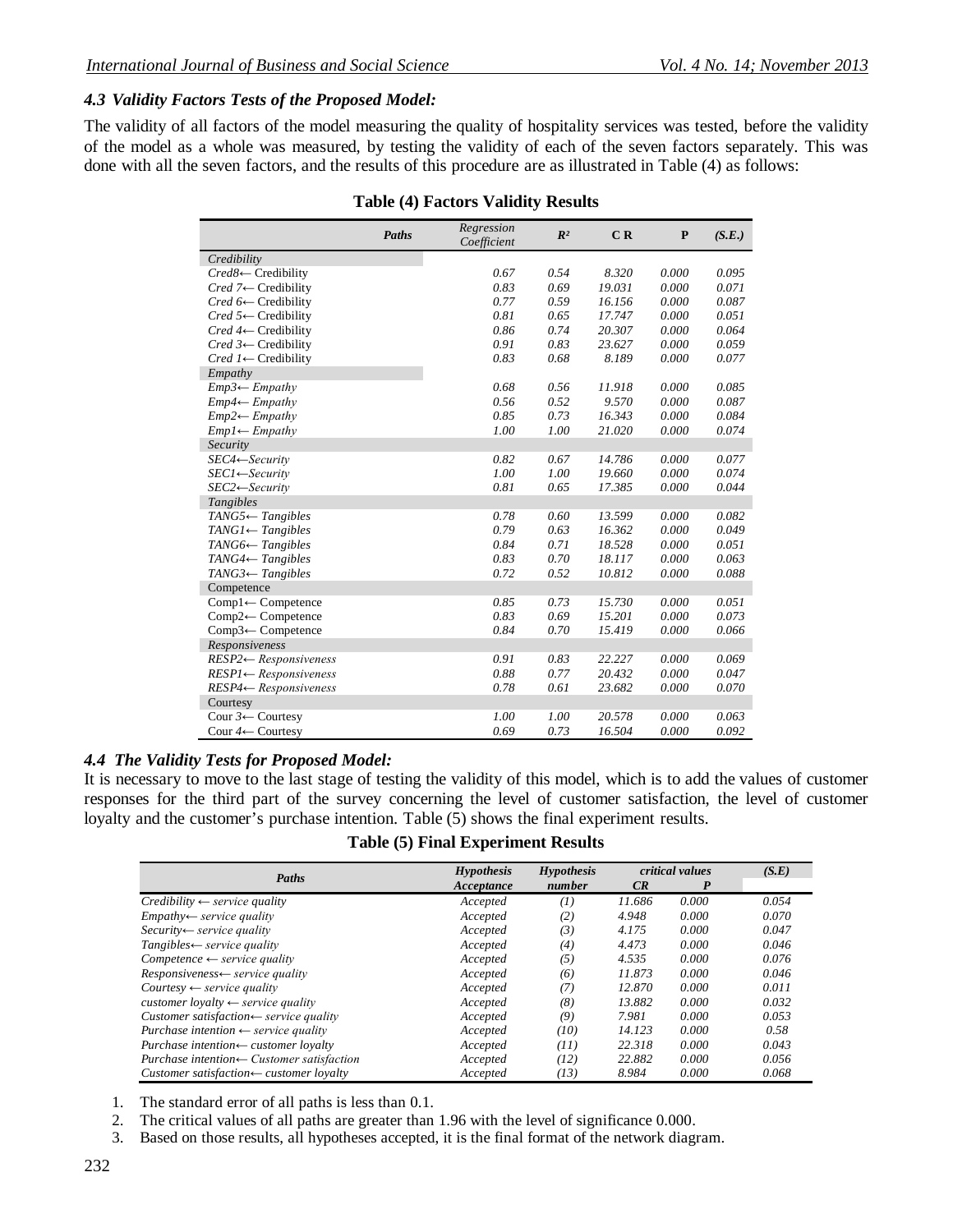

### **Figure (2)Final Diagram for MeasuringHospitality ServiceQuality**

- The numbers above each rectangle represent the value of  $\mathbb{R}^2$ , which are greater than zero.
- The numbers above each path represents the regression coefficient of each path.

### *4.5 Convergence Validity, Differentiation and Standard Validity:*

Based on the present study, all the items of the scale represented its factors significantly where the critical value is greater than 1.96 for all paths / relationships (Cheung and Au, 2005). Regarding the Discriminant validity, the results of the previous table, and the values of  $R^2$  of the network diagram confirm that each structure is distinctive, clear and no overlap among the items of various factors (Fouladi, 2006). As for making sure of the standard validity, it was done through the calculation of correlation of scale factors with the other external items such as customer loyalty, customer satisfaction and the desire to purchase intention. This was confirmed by the previous table (Fox, 2006; Preacher, 2006).

After the completion of all tests of reliability and validity, it was necessary to calculate the overall conformity quality of the scale. To get the highest quality of the overall conformity, it must rely on more than one scale of the correspondence quality (Byrne, 2001) which is shown by the table (6), which shows the conformity quality standards, the value accepted in the published studies*(Hair, et al., 1995;; Byrne, 2001; Holmes and Smith, 2001; Al-Hawary, 2005)*, and also the value reached (Model Fit Summary).

| Fit indexes                                    | Suggested critical<br>values | Values of this<br>study |
|------------------------------------------------|------------------------------|-------------------------|
| Chi- Square $(X^2)$                            | The best the lower           | 43.951                  |
| degree of freedom (df)                         |                              | 24                      |
| $X^2/df$                                       | > 3.00                       | 1.83                    |
| Probability level                              | > 0.05                       | 0.008                   |
| (NFI)Normed Fit index The Bentler-bonett       | 0.9                          | 0.981                   |
| (RFI)Relative fit index                        | 0.9                          | 0.950                   |
| (IFI)Incremental fit index                     | $\leq 0.9$                   | 1.021                   |
| (TLI)the tucker- Lewis Coefficient             | $\leq 0.9$                   | 1.058                   |
| (CFI)Comparative fit index                     | $\triangleleft$ 0.9          | 1.000                   |
| (RMSEA)Root Mane Square Error of approximation | > 0.05                       | 0.000                   |

| <b>Table (6) Model Conformity Quality Results</b> |  |  |  |
|---------------------------------------------------|--|--|--|
|---------------------------------------------------|--|--|--|

Based on the above, clearly the proposed model has a very good high degree of conformity. Therefore, the researcher can emphasize the validity of the model, now applied to the hotels in the Eastern Province of Saudi Arabia, and the sample results confirm this. Accordingly, the model is acceptable with a high degree to be used in measuring the quality of hospitality services.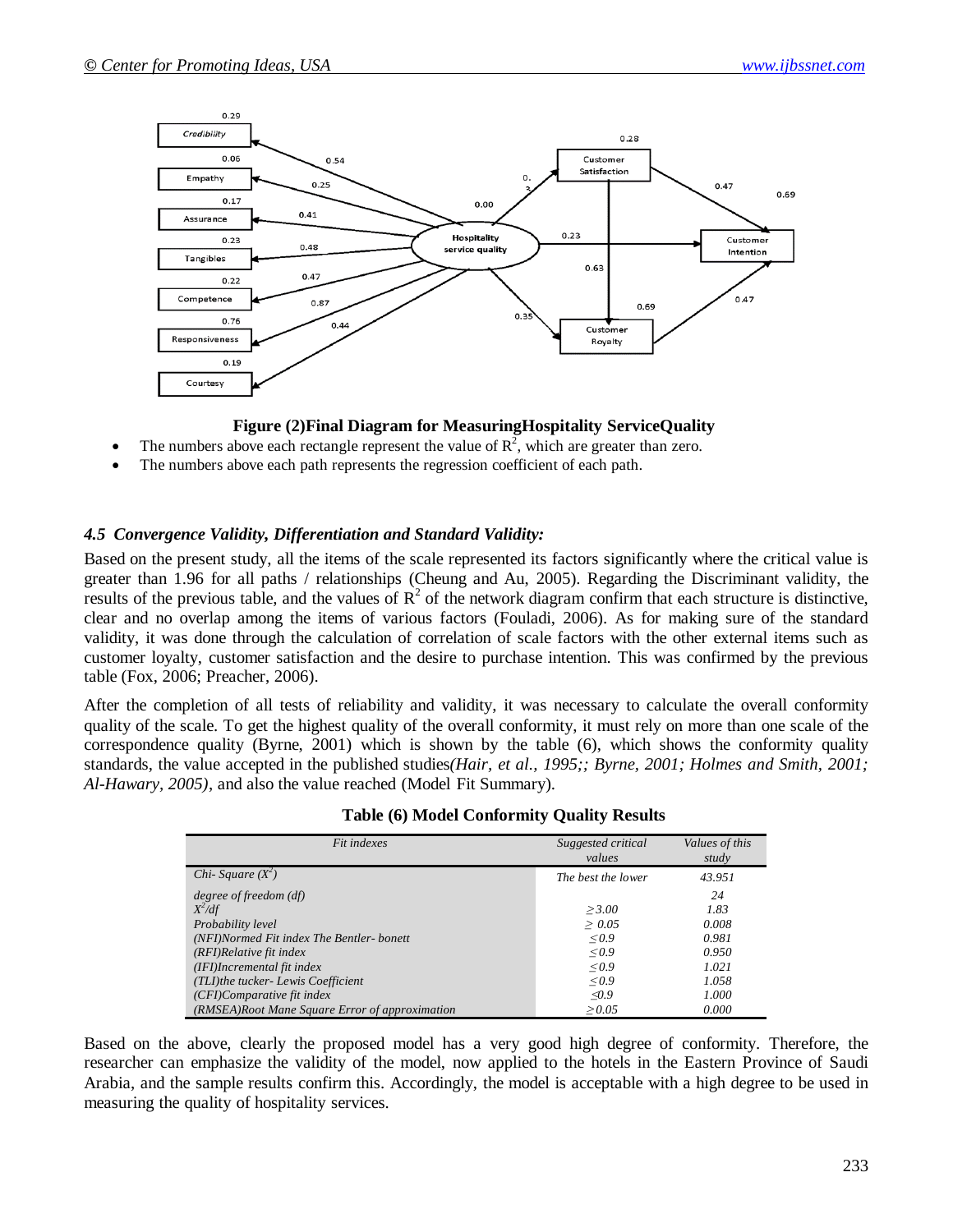# *5. Conclusions*

This study initially contributes in developing a more suitable structure to assess the service quality of hotel industry.

Despite insignificant result shown in the aspect of customer service, the study still adopts seven major factors for assessing the service quality of hotels by reviewing past literature. These seven major factors involve empathy, credibility, responsiveness, security, tangibles, security and competence. Hotel managers must, therefore, give more attention to the tangibles, courtesy and competence aspects of the service quality because customers have the lowest sense scores on the dimensions of tangibles, courtesy and competence. They also must focus on specific elements related to improve the dimensions of tangibles, courtesy and competence. These fields comprise equipment and physical facilities, employees' appearance, materials connected with the service, and operating hours in the hotels. Human resource management strategies, as an aspect of managerial implication, are necessary for the hotel to train employees to become more professional in their job, excellently communicate, and have courtesy and competence to satisfy customers' need. This aspect of the study is consistent with the Nadiri and Hussain (2005) study. Hotel managers, on the other hand, must consider that empathy was the most significant dimension in evaluating general service quality offered by hotel to the customers.

The results, furthermore, indicate that service quality is a significant predecessor of customer satisfaction and customer loyalty. This result strengthens the necessity for hotels managers to emphasize the importance of the fundamental dimensions of service quality. Customer satisfaction and customer loyalty have a significantly direct impact on behavioral intentions, which verifies the necessity to continuous observation of the reactions of customers. Customer feedback could be gathered by hotels directors about the service they offered in real time. Customers could also traced according to the directors' assessment, especially those who complain about the service quality. Hotels directors can, through this scheme, identify the problems that they encounter and take corrective and preventive actions.

## *6. Managerial Implications*

As it has been known that superior service quality enlarges customer satisfaction, customer loyalty, customer retention, recommendation, and earnings, it is necessary for hotel managers to realize which dimensions are most significant to hotel customers in assessing service quality. The comprehensive review of tools, conducted by this study, for evaluating service quality in different aspects should help hotel managers recognize the dimensions of service quality that are related to their specific kind of accommodation.

Hotels managers, to satisfy the "tangibles" dimensions, must assure that both internal and external establishments are kept in a good condition, that is, the properties are clean and well illuminated. In addition, the restaurant surroundings is welcoming, the hotel shop is enjoyable and fascinating, and the employees are tidy and presentable. Hotels managers, regarding "credibility" dimension, must assure that guests are satisfied with the service they paid for, that the rooms are well prepared, and that all facilities are available and work properly. Managers, regarding to the "responsiveness" dimension, should also realize that guests expect employees to react immediately to their demands and solve their problems quickly. Hotel managers, to execute the "security" dimension, should be aware that guests assume they will have a respectful treatment by polite employees, that the hotel will maintain a safe surrounding, and that it has a suitable location. Eventually, Hotel managers, concerning the "responsiveness" dimension, should assure that guests get unique care, which staff members are in charge of reservations, recognize their guests' individual demands, and that expenses are unmistakably illustrated. Managers should as well realize that the results of the current study indicate that guests mainly depend on "empathy" and "credibility" in assessing their hotel experience. Hotel managers should therefore exert great efforts on providing good service quality in these dimensions to satisfy their guests. Especially, taking into account the comparative significance of the responsiveness dimension in anticipating general service quality, perceptive satisfaction, loyalty, and readiness to pay premium price, hotel managers must pay great attention to employee training. They must assign adequate facilities for training employees'on how to predict customer demands; how to offer distinctive courtesy; how to be susceptible to guest's special demands; and how to make guests feel highly estimated.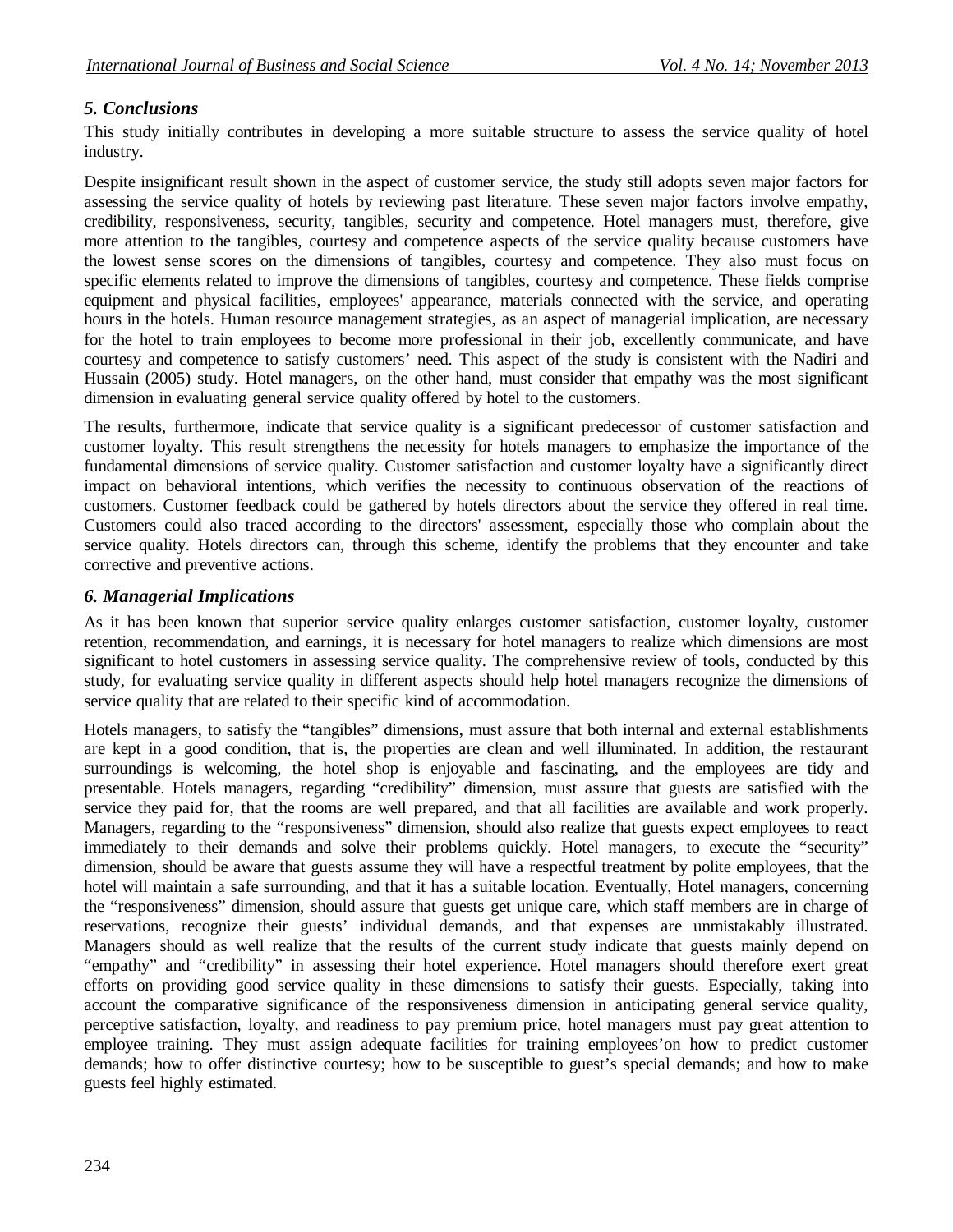The results of this study also concentrate on implications for managers in terms of evaluating the level of service quality they are offering. Hotel managers are able to confidently use this aspect to follow the perceived quality of the service that they provide because this study has verified the credibility and the effectiveness of the service quality tool. They could also use this tool to measure how their guests perceive the quality of the service in their own hotel with that provided by competitors. Nevertheless, if used in this way, managers should realize that the service quality tool should be carefully applied in hotels of different characteristics (hotel rating, countryside hotels, accommodation hotels, motels, and so on).

Taking into account this variation, managers could conform this service quality aspect for use in certain contexts. Such conformation could include rewrite some expressions, adding some new expressions, and/or deleting some current expressions from the service quality aspect. Nevertheless, to achieve this goal, hotel keepers should benefit from credible qualitative research with guests.

#### *7. Limitations and Future Researches*

The results of this study are characterized with generalization; they do have restrictions. The selection of research population was restricted to a single industry, that is, hospitality, which tends to restrict the generalizability of the results in the context of other industries. Consequently, future study could be conducted on numerous industries. Because this study was conducted exclusively in Saudi Arabia, future study may also consider if the results of this research differ by countries. As for future research conducting, the introduction of a more extensive qualitative stage is suggested, to involve meetings with hotel managers and employees, in order to evaluate other possible dimensions and characteristics that can more completely illustrate service quality evaluation.

### *References*

- Akbaba, A. (2006).Measuring service quality in the hotel industry: a study in a business hotel in Turkey. *Hospitality Management*, Vol. 25,170-92.
- Albacete-Saez, C.A., Fuentes-Fuentes, M.M. and Llore´ns-Montes, F.J. (2007).Service quality measurement in rural accommodation. *Annals of Tourism Research*, Vol. 34 (1)45-65.
- Aldlaigan, A.H. and Buttle, F.A. (2002).SYSTRA-SQ: a new measure of bank service quality. *International journal of service industry management*, vol. 13(4)362-381.
- Al-Hawari, M., Hartley, N. and ward, T. (2005). Measuring banks automated service quality: A confirmatory factor analysis approach. *Marketing bulletin*, vol.16 (1)1-19.
- Andreassen, T.W. and Lindestad, B. (1998) .Customer loyalty and complex services: The impact of corporate image on quality, customer satisfaction and loyalty for customers with varying degrees of service expertise. *International Journal of Service Industry Management*, Vol. 9 (1) 7 – 23.
- Anderson, R. E. and Srinivasan, S. S. (2003).E-Satisfaction and E-Loyalty: A Contingency Framework. *Psychology & Marketing,* Vol. 20(2): 123–138.
- Avkiran, N. k. (1994).developing an instrument to measure customer service quality in brunch banking. *International journal of bank marketing*, vol.12 (6) 10-18.
- Barsky, J.D. and Labagh, R. (1992).A strategy for customer satisfaction. *Cornell Hotel & Restaurant Administration Quarterly,* Vol. 33, 32-37.
- Bloemer, J., de Ruyter, K. and Wetzels, M (1999). Linking perceived service quality and service loyalty: a multi-dimensional perspective. *European Journal of Marketing,* Vol.33 (11/12) 1082-1106.
- Bolton, R. and Drew, J. (1991).A multistage model of customers assessments of service quality and value. *Journal of consumer research,* 17, (March), 375-384.
- Boulding, W., Kalra, A., Staelin, R. and Zeithaml, V.A. (1993).A dynamic process model of service quality: from expectations to behavioral intentions. *Journal of Marketing Research,* Vol. 30 (2) 7-27.
- Boshoff, C. and Gray, B. (2004). The relationship between service quality, customer's satisfaction and buying intentions in the private hospital industry. *S. Afr. J. Bus. Manage*, vol.35 (4)27-37.
- Broderick, A. J. and Vachirapornpuk, S. (2002).Service quality in internet banking: the importance of customer role. *Marketing intelligence and planning,* Vol. 20 (6) 327-335.
- Bowen, J. T. and Chen, S. (2001) .The relationship between customer loyalty and customer satisfaction. *International Journal of Contemporary Hospitality Management,* Vol. 13 (5) 213 – 217.
- Byrne, B. (2001).*Structural equation modeling with AMOS*. Lawrence Erlbaum Associate, New Jersey, USA.
- Chandrashekaran, M., Rotte, K., Tax, S. and Grewal, R. (2007). Satisfaction Strength and Customer Loyalty. *Journal of Marketing Research,* Vol. XLIV, 153–163.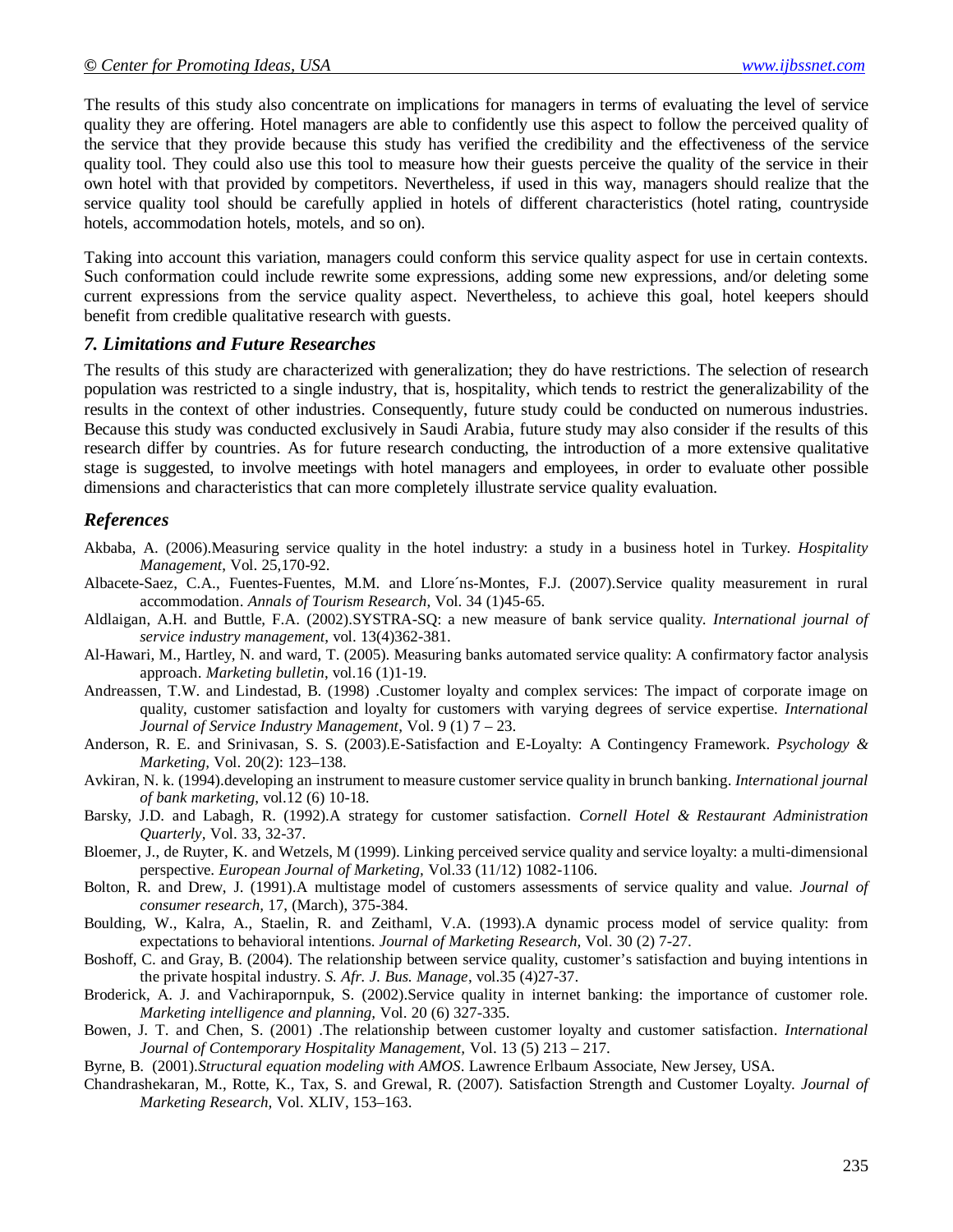- Cheung, M. and Au, K. (2005). Applications of Multilevel structural equation modeling to cross-cultural research. *Structural equation modeling,* vol.12 (4) 598-619.
- Churchill, A., Jr, (1979). A Paradigm for Developing Better Measures of Marketing Constructs. *Journal of Marketing Research,* Vol. 16, February, 64-73.
- Churchill, A., Jr., Neil, M., Ford, Y. Orville, C. and Walker, Jr. (1974) .Measuring the Job Satisfaction of Industrial Salesmen. *Journal of Marketing Research,* Vol. 11 August, 254-260.
- Cronbach, J. (1951). Coefficient Alpha and the Internal Structure of Tests. *Psychometrika,* Vol. 16, October, 297-334.
- Cronin Jr., J., Brady, M. K. and Tomas. G (2000).Assessing the effects of quality, value, and customer satisfaction on consumer behavioral intentions in service environments. *Journal of Retailing,* Vol 76, (2) 193–218.
- Cronin, j. Jr. and Taylor, S.A. (1992). Measuring service quality: A reexamination and extension. Journal of marketing, vol.56, July, 55-68.
- Curry, A. C. and Herbert, D. (1998). Continuous improvement in public services away forward. *Managing service quality*, Vol. 8, 339-349.
- Dabholkar, P. A., Shepherd, C. D. and Thorpe, D. I. (2000). A comprehensive framework for service quality: an investigation of critical conceptual and measurement issues through a longitudinal study. *Journal of retailing,* Vol. 76(2) PP. 131- 139.
- Ekinci, Y., Riley, M. and Fife-Schaw, C. (1998).Which school of thought? The dimensions of resort hotel quality. *International Journal of Contemporary Hospitality Management,* Vol. 10 (2) 63-7.
- Fouladi, R.T. (2006).Structural equation modeling: A second course. *Structural equation modeling,* vol.13 (3) 487-796.
- Fox, J. (2006). Structural equation modeling with the SEM package in R. *Structural equation modeling,* vol.13 (3) 465-486.
- Gagnon, G.B. and Roh, Y.S. (2008). The impact of customization and reliability on customer satisfaction in the US lodging industry. *Journal of Quality Assurance in Hospitality & Tourism,* Vol. 8 (3) 60-78.
- Gaunaris, S. (2005) .An alternative measure for assessing perceived quality of software house service. *The service industries journal,* vol.25 (6), PP.803-823.
- Gerrard, P. and Cunningham, J. B. (2004) .consumer switching behavior in the Asian banking market. *The journal of science and marketing,* Vol. 18 (3) 215-223.
- Gilbert, G.R. and Veloutsou, C. (2006). A cross-industry comparison of customer satisfaction. *The Journal of Services Marketing,* Vol. 20 (5) 298-307.
- Gonza´lez, M.E.A. and Bre´a, J.A.F. (2005). An investigation of the relationships among service quality, customer satisfaction and behavioural intentions in Spanish health spas. *Journal of Hospitality Marketing & Management,*  Vol. 13 (2) 67-90.
- Gronroos, C. (1984) .A service quality model and its marketing implications. *European journal of marketing,* Vol (4) 36-44. Gro¨nroos, C. (2004).*Service Management and Marketing*. 2nd ed., Wiley, New York, NY.
- Gummesson, E. (1990) .Quality strategy in professional service. *Research report,* Vol. 88(1) University of Kalastead, USA.
- Hair, J., Anderson, R., Tatham, R. and Black, W. (1995).*Multivariate Data Analysis with Readings.* Englewood Cliffs: Prentice-Hall International, USA.
- Han, X., Kwortnik, R.J. and Wang, C. (2008). Service loyalty: an integrative model and examination across service contexts. *Journal of Service Research,* Vol. 11 (1) 22-42.
- Hellier, P.K., Gus M.G., Rodney A.C. and John A.R. (2003). Customer repurchase intention: a general structural equation model. *European journal of marketing,* vol. 37(11) 1762-1800.
- Holmes, P. and Smith, P. (2001). *Introduction to Structural Equation modeling using LISREA*. Perth: ACSPRI-Winter training Program.
- Hunt, H. (1977).CD/DS: Overview and future research directions. In: Hunt, H. (ED.), in conceptualization and measurement of consumer satisfaction and dissatisfaction, Cambridge, Marketing science institute.
- Jackie L. M., (2004).Customer satisfaction, service quality and perceived value: An integrative model. *Journal of marketing management,* 20, 897-917.
- Jacob, E and Kai, K (2007).Customer satisfaction The role of transparency. *Total quality management,* Vol.18 (1-2) 39-47.
- Juan, C.B., Cesar, C.Z., and Ana, B. E. (2001) .Measuring the relationship between firms perceived quality and customer satisfaction and its influence on purchase intentions. *Total quality management,* Vol.12 (6) 719-734.
- Juwaheer, T.D. (2004). Exploring international tourists' perceptions by using a modified SERVQUAL approach a case study of Mauritius. *Managing Service Quality,* Vol. 14 (5) 350-64.
- Kandampully, J. (2000). The impact of demand fluctuation on the quality of service: a tourism industry example. *Managing Service Quality*, 10 (1), 10-18.
- Kandampully, J. and Suhartanto, D. (2000).Customer loyalty in the hotel industry: the role of customer satisfaction and image*. International Journal of Contemporary Hospitality Management,* Vol. 12 (6) 346 – 351.
- Kandampully, J & Suhartanto, D. (2003). The Role of Customer Satisfaction and Image in Gaining Customer Loyalty in the Hotel Industry. *Journal of Hospitality & Leisure Marketing,* Volume 10(1-2)3-25.
- Kaul, S. (2007).Measuring retail service quality: Examining applicability of international research, perspectives in India. *VIKALPA,* vol.32 (1) 15-26.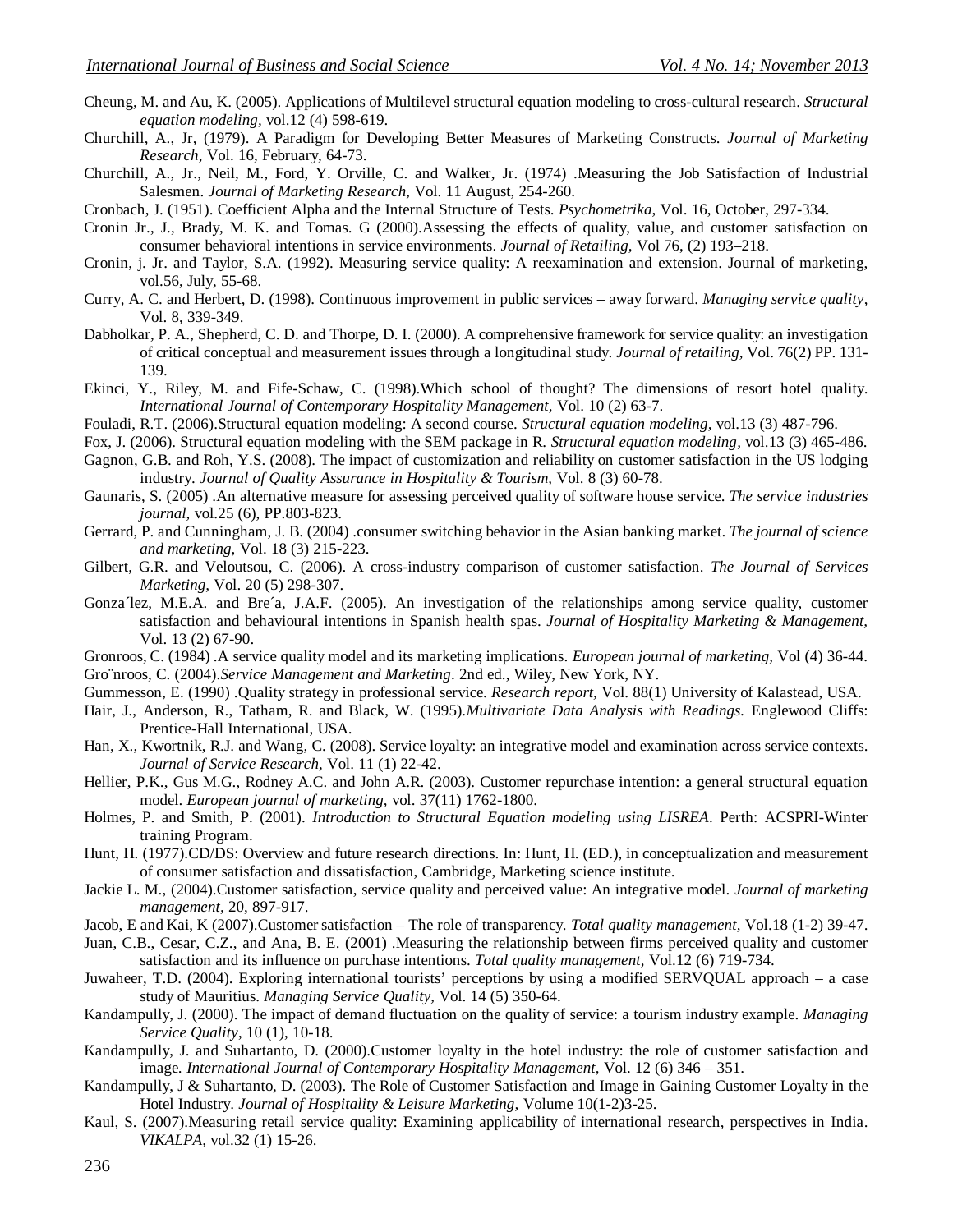- Keiningham, T. L., Cooil, B., Aksoy, L., Andreassen, T.W. and Weiner, J. (2007). The value of different customer satisfaction and loyalty metrics in predicting customer retention, recommendation, and share-of-wallet. *Managing Service Quality,* Vol. 17(4) 361-384.
- Khan, M. (2003) ECOSERV: ecotourists' quality expectations. *Annals of Tourism Research,* Vol. 30 (1) 109-24.
- Kim, H.D. and Lough, N. (2007) Service quality, Customer satisfaction, and Repurchase intention in Korean golf courses.*ICHPERSD journal of research*, vol.2 (1)14-22.
- Kim, S. and Jin, B. (2001) .an evaluation of the retail service quality scale for U.S. and Korean customers of Discount stores. *Advances in consumer research*, vol.28, 169-176.
- Kuo. Y. (2003) .A study in service quality of virtual community websites. *Total quality management,* vol.14 (4) 461-473.
- Lehtirien, U. and Lehtirien, J. R. (1982). A study of quality dimensions. Working paper, *service management institute,* Helsinki, Finland.
- Leung, K., Li, W and Au, Y (1998). The Impact of Customer Service and Product Value on Customer Loyalty and Purchase Behavior. *Journal of Applied Social Psychology,* Vol 28(18) 1731–1741.
- Liusear, J., Zornaza, C. and Tena, A. (2001) .Measuring the relationship between firms Perceived quality and customer satisfaction and its influence a purchase intentions. *Total quality management,* Vol.12 (6) 719-734.
- Li, Y.N., Tan, K.C. and Xie, M. (2002). Measuring web-based service quality. *Total quality management,* 13 (5)685-700.
- Luarn, P & Lin, H.H., (2003). A Customer Loyalty Model for E-Service Context. *Journal of Electronic Commerce Research,* Vol  $4(4)156 - 167$ .
- Mary, M. (1995).Improving customer service and satisfaction at London undergraduate. *Managing service quality,* Vol. 5(1)26-29.
- Mei, A.W.O., Dean, A.M. and White, C.J. (1999). Analyzing service quality in the hospitality industry. *Managing Service Quality,* Vol. 9 (2)136-43.
- Ming, C.L., and Ing,S.H.(2005) .Relationships Among Quality, Customer Satisfaction and profitability in the Taiwanese banking industry .*international journal of management*, vol. 22 (4) 635-648.
- Mittal, V., Anderson, E., Sayrak, A. and Tadikamalla, P. (2005). Dual emphasis and the long-term financial impact of customer satisfaction. *Marketing science,* vol.24, (4) 544-555.
- Morgan, M. (1996). *Marketing for Leisure and Tourism*. New York: Prentice Hall.
- Nadiri, H., and Hussain, K. (2005). Perceptions of service quality in north Cyprus hotels. *International Journal of Contemporary Hospitality Management*, Vol 17(6), 469-480.
- Oliver, R. (1980). A cognitive model of the antecedents and consequences of satisfaction decisions. *Journal of marketing research,* 17, (November), 460-469.
- Parasuraman, A., Zeithaml, V. and Berry, L. (1988). SERVQUAL: A multiple- item scale for measuring consumer perceptions of service quality. *Journal of retailing,* vol.64 (1) 12-40.
- Parasuraman, A., Zeithaml, V. and Berry, L. (1985) .A conceptual model of service quality and its implications for future research. *Journal of marketing*, Vol. 49, autumn, 41-50.
- Parasuraman, A. (2006). Modeling Opportunities in Service Recovery and Customer-Managed Interactions. *Marketing Science*, Vol. 25(6) November-December, 590-593.
- Phililip,K., Gus,M., Rodney,A and John,A. (2000). Customer repurchase intention: A general structural equation model. *European journal of marketing*, Vol.37 (11/12) 1762-1800.
- Pizam, A. and Ellis, T. (1999). Absenteeism and turnover in the hospitality industry In Lee Ross, D. (Ed.) HRM in Tourism & Hospitality: International Perspectives on Small to Medium-sized Enterprises, 109-131. London: Cassell.
- Preacher, K. (2006). Testing Complex Correlation Hypotheses with structural equation models. *Structural equation modeling,* vol.13 (4) 520-543.
- Reichheld, F. F. and Sasser, W.E. (1990). Zero Defections: Quality Comes to Service. *Harvard Business Review,* Vol 68(5), 105-111.
- Saleh, F. and Ryan, C. (1991). Analysing service quality in the hospitality industry using the SERVQUAL model. *Services Industries Journal,* Vol. 11 (3) 324-43.
- Sargeant, A. and Kaehler, J. (1998) .factors of patient satisfaction with medical services: the case of G. P. practices in U. He*alth marketing quarterly*, Vol. 16, 55-77.
- Sasser, E. and Arbeit (1976). Selling jobs in the service sector. *Business horizons,* Vol. 19, 61-65.
- Schofield, P. and Katics, N. (2006). Swedish hotel service quality and loyalty dimensions. *Advances in Hospitality and Leisure,* Vol. 2,123-57.
- Scotti, D., Harman, J. and Behson, S. (2007). Links among High-performance work environment, service quality, and customer satisfaction: An extension to the healthcare, sector. *Journal of healthcare management,* vol.52, (2) Mar. - Apr., 109-124.
- Seth, N., Deshmukh, S.G. and Vart, P. (2006). SSQSC: a tool to measure supplier service quality in supply chain. *Production planning & control*, Vol.17 (5).448-463.
- Shahin, A., and Dabestani, R. (2001). Coloration analysis of service quality gap in four-star hotel in Iran. *International Business Research*, Vol 3 (3), 40- 46.